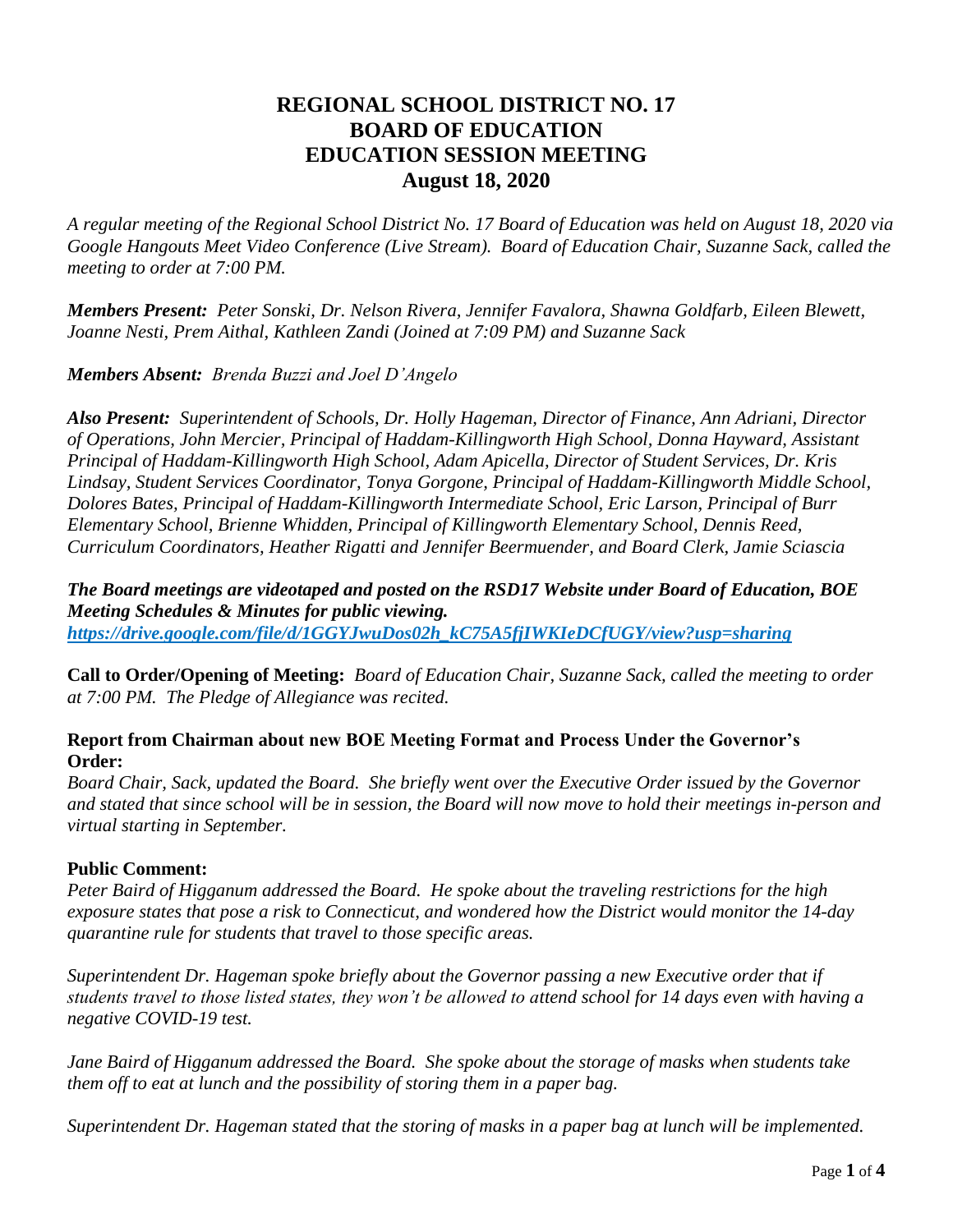*Peter Baird from Higganum addressed the Board. He spoke about transmission of the COVID-19 virus in children and the evidence behind same. Also, he spoke about starting the school year with a hybrid approach to better control the spread of virus.* 

*Jessica Abramski of Haddam addressed the Board. She spoke about how she believed children should be attending school mask free with increasing handwashing protocols, and staying home when sick, etc. She briefly spoke about the group of parents that filed an appeal in State court challenging the student mask requirement.*

*Laurie Gammons from Higganum addressed the Board. She spoke about how she is concerned with Opening of Schools in a hybrid module due to the number of working families in the Community.* 

*Maura Wallin from Haddam addressed the Board. She spoke about how she felt if it is safe to send children back to school in a few weeks then why are the Board meetings still being held remotely. She also briefly spoke about some Districts pausing their openings by 1-2 weeks for safety reasons.*

*Chris Page of Higganum addressed the Board. He spoke about how he would like the Board to reconsider the hybrid approach since it affects so many working parents who now need to find additional daycare, and is also concerned with kids being isolated and separated from their friends.* 

*Barbara Fernandez of Haddam addressed the Board. She inquired whether or not the families that chose remote learning, if they will get a schedule and any other helpful tools to support her 6-year-old grandson.* 

# **Approval of Minutes**

- A. Approval of Minutes from the June 9, 2020 Board of Education Special Meeting
- B. Approval of Minutes from the June 16, 2020 Board of Education Education Meeting
- C. Approval of Minutes from the June 25, 2020 Board of Education Special Meeting
- D. Approval of Minutes from the July 7, 2020 Board of Education Meeting
- E. Approval of Minutes from the July 14, 2020 Board of Education Special Meeting
- F. Approval of Minutes from the July 21, 2020 Board of Education Education Session

*Joanne Nesti MOVED and Kathleen Zandi SECONDED a motion to accept Minutes A-F as presented.*

*Motion passed 8-0-1 by the following Voice Votes:*

| Kathleen Zandi YES $\sqrt{}$ |            | NO. |              | Shawna Goldfarb YES   |        |
|------------------------------|------------|-----|--------------|-----------------------|--------|
| Peter Sonski                 | <b>YES</b> | NO. |              | Jennifer Favalora YES |        |
| Dr. Nelson Rivera YES        |            | NO  | $\mathsf{A}$ | Joel D'Angelo         | Absent |
| Eileen Blewett               | <b>YES</b> | NO. |              | Brenda Buzzi          | Absent |
| Joanne Nesti                 | YES.       | NO. |              | Prem Aithal           | YES    |
| Suzanne Sack                 | YES        | NO  |              |                       |        |

| Kathleen Zandi<br>YES  |            |     | Shawna Goldfarb YES   |        | NO. |  |
|------------------------|------------|-----|-----------------------|--------|-----|--|
| Peter Sonski<br>YES.   |            |     | Jennifer Favalora YES |        | NO. |  |
| Dr. Nelson Rivera YES  | $\sqrt{ }$ | N() | Joel D'Angelo         | Absent |     |  |
| Eileen Blewett<br>YES. |            | NO. | Brenda Buzzi          | Absent |     |  |
| YES.<br>Joanne Nesti   |            |     | Prem Aithal           | YES    | NO) |  |

# **Board Liaison Reports**

# **A. Curriculum Subcommittee**

*Kathleen Zandi updated the Board. She briefly spoke about the Diversity Committee that has been established and the role out of the Professional Development Plan.*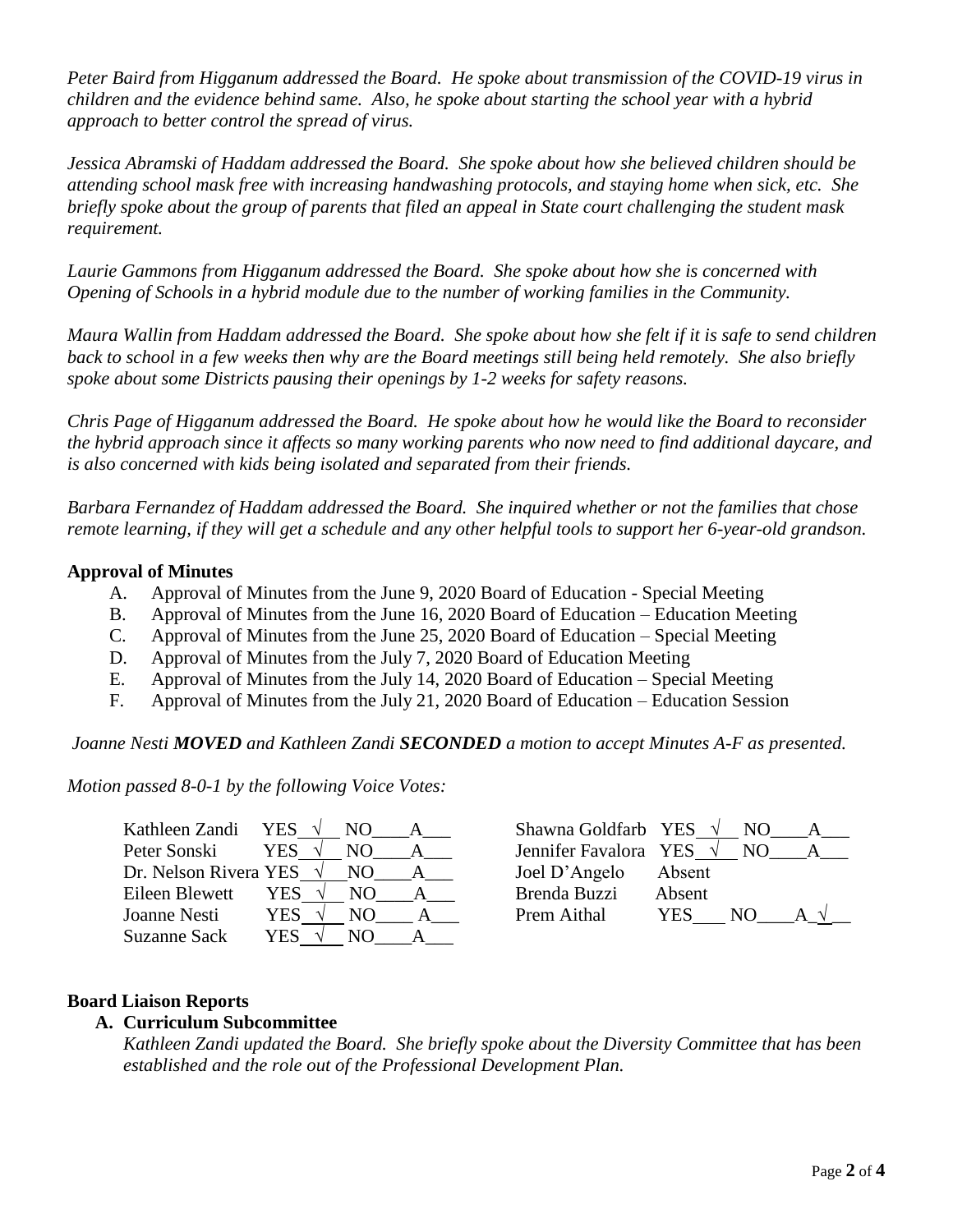#### **B. Policy Subcommittee**

*Joanne Nesti updated the Board. She spoke about how the Committee is still in the process of working on an addendum document which summarizes only the COVID-19 related changes to each policy. This would be brought to the Board for approval once completed.* 

*Dr. Nelson Rivera MOVED and Shawna Goldfarb SECONDED a motion to move up on the Agenda, Items 6Ba & 6Bb, Report from Director of Operations/Facilities, Update on the Field House Project and Update on the BES and KES Oil Tank Projects set forth under Old Business as well as Item 7A & 7B set forth under the Consent Agenda.*

*Motion passed unanimously by Consent from all Board Members.*

# **Old Business:**

# **B. Report from Director of Operations/Facilities:**

- **a. Update on the Field House Project**
- **b. Update on BES and KES Oil Tank Projects**

*John Mercier updated the Board. He spoke about the Fieldhouse Project and items of completion, the Floor colors that were voted in by the Public Building Committee Members and the shipping/delivery delays of materials for the project due to COVID-19. The Project will be completed around the October timeframe.*

 *John Mercier updated the Board on the BES and KES Oil Tank Projects which will begin in September. A temporary tank has been put in at Burr for the use of their hot water heater.*

#### **Consent Agenda:**

*The donations on the Consent Agenda are made to the school system as a whole, and the Superintendent may direct any monies to specific schools or programs at her discretion.* 

- A. Acceptance of a donation in the amount of \$1,148.79 from Stop & Shop A+ Rewards to be deposited into the Student Activity Account. Submitted by Brienne Whidden, Principal of Burr District Elementary School.
- B. Acceptance of a donation in the amount of \$1,184.95 from Stop & Shop A+ Rewards program to be deposited into the Student Activity Account. Submitted by Dolores Bates, Principal of Haddam-Killingworth Middle School

*Kathleen Zandi MOVED and Joanne Nesti SECONDED a motion to accept Consent Items A & B as presented with great appreciation.*

*Motion passed unanimously 9-0-0 by the following Voice Votes:*

| Kathleen Zandi YES $\sqrt{}$    | NO.         | Shawna Goldfarb YES $\sqrt{}$ |                   |  |
|---------------------------------|-------------|-------------------------------|-------------------|--|
| Peter Sonski                    | YES.<br>NO. | Jennifer Favalora YES         | NO.               |  |
| Dr. Nelson Rivera YES $\sqrt{}$ | NO.         | Joel D'Angelo                 | Absent            |  |
| Eileen Blewett                  | YES<br>NO.  | Brenda Buzzi                  | Absent            |  |
| Joanne Nesti                    | YES.<br>NO. | Prem Aithal                   | <b>YES</b><br>NO. |  |
| Suzanne Sack                    | YES<br>NO   |                               |                   |  |

#### **Old Business:**